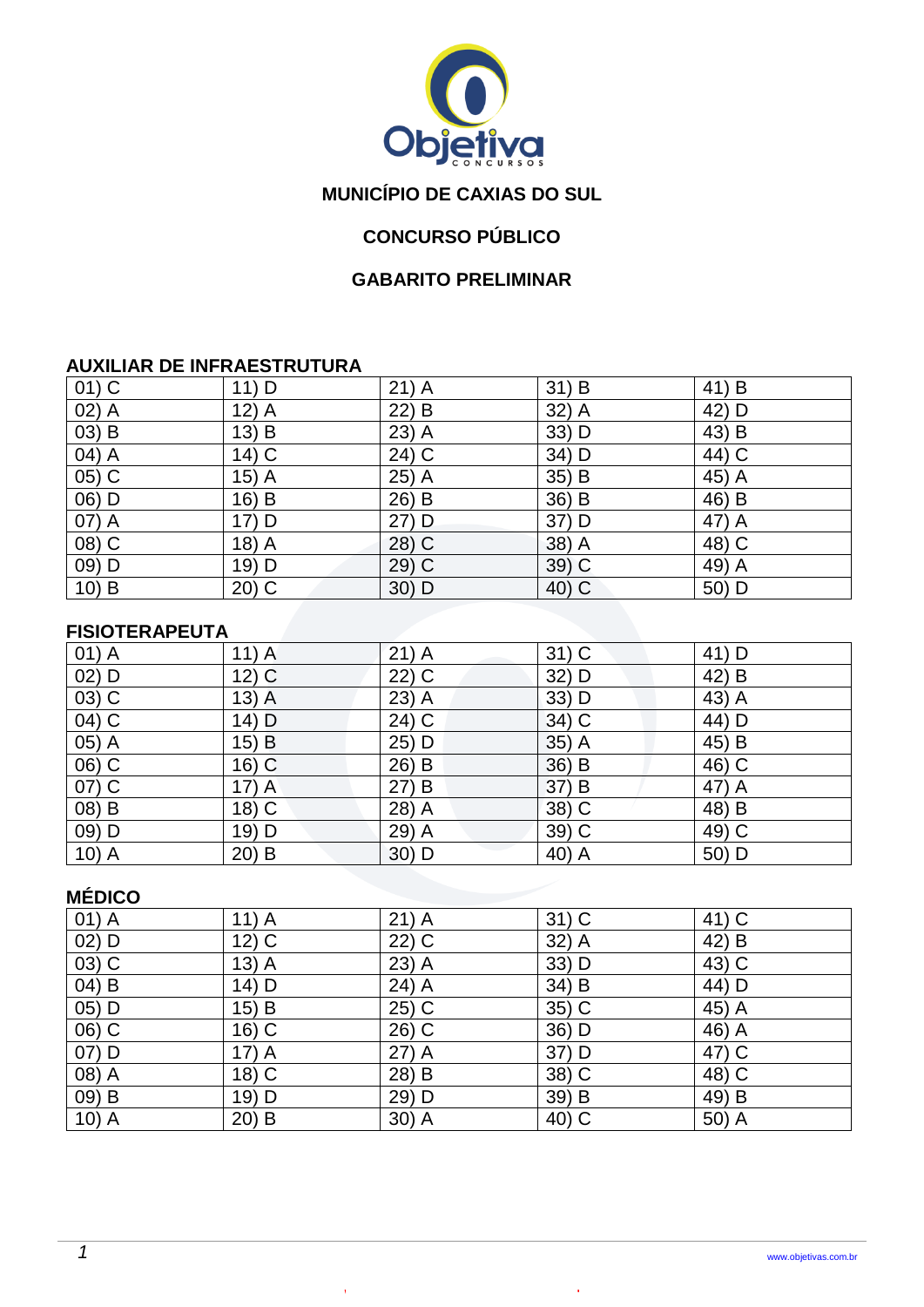

#### **MÉDICO ANGIOLOGISTA**

| $01)$ A            | $11)$ A | $21)$ A | $31)$ C | 41) C |
|--------------------|---------|---------|---------|-------|
| $02)$ D            | $12)$ C | $22)$ C | $32)$ A | 42) B |
| $03)$ C            | $13)$ A | 23) A   | 33) D   | 43) A |
| $04)$ B            | $14)$ D | $24)$ A | 34) B   | 44) B |
| 05) D              | 15) B   | $25)$ C | 35) C   | 45) D |
| 06) C              | $16)$ C | 26) C   | 36) D   | 46) A |
| $07)$ D            | $17)$ A | $27)$ A | 37) D   | 47) D |
| 08) A              | $18)$ C | 28) B   | 38) C   | 48) C |
| 09) B              | 19) D   | 29) D   | 39) B   | 49) B |
| 10) $\overline{A}$ | $20)$ B | $30)$ A | 40) C   | 50) C |

### **MÉDICO CARDIOLOGISTA**

| $01)$ A  | $11)$ A            | $21)$ A | $31)$ C  | 41) C                           |
|----------|--------------------|---------|----------|---------------------------------|
| $02)$ D  | $12)$ C            | $22)$ C | 32) A    | 42) B                           |
| $03)$ C  | $13)$ A            | $23)$ A | $33)$ D  | 43) C                           |
| 04) B    | 14) D              | 24) A   | $34)$ B  | 44) B                           |
| $05)$ D  | $15)$ B            | $25)$ C | 35) C    | $45\overline{\smash{\big)}\,A}$ |
| 06) C    | $16)$ C            | $26)$ C | 36) D    | 46) B                           |
| 07) D    | $17)$ A            | $27)$ A | 37) D    | 47) A                           |
| 08) A    | 18) $\overline{C}$ | 28) B   | 38) C    | 48) D                           |
| $(09)$ B | 19) D              | 29) D   | 39) B    | 49) B                           |
| $10)$ A  | $20)$ B            | 30) A   | $(40)$ C | 50) A                           |

# **MÉDICO DERMATOLOGISTA**

| $01)$ A | $11)$ A            | $21)$ A | $31)$ C | 41) C |
|---------|--------------------|---------|---------|-------|
| $02)$ D | $12)$ C            | $22)$ C | $32)$ A | 42) B |
| $03)$ C | $13)$ A            | 23) A   | 33) D   | 43) C |
| 04) B   | 14) D              | 24) A   | 34) B   | 44) A |
| 05) D   | 15) B              | $25)$ C | 35) C   | 45) B |
| 06) C   | $16)$ C            | $26)$ C | 36) D   | 46) C |
| 07) D   | $17)$ A            | 27) A   | 37) D   | 47) D |
| 08) A   | 18) $\overline{C}$ | 28) B   | 38) C   | 48) C |
| 09) B   | 19) D              | 29) D   | 39) B   | 49) B |
| $10)$ A | $20)$ B            | 30) A   | 40) C   | 50) D |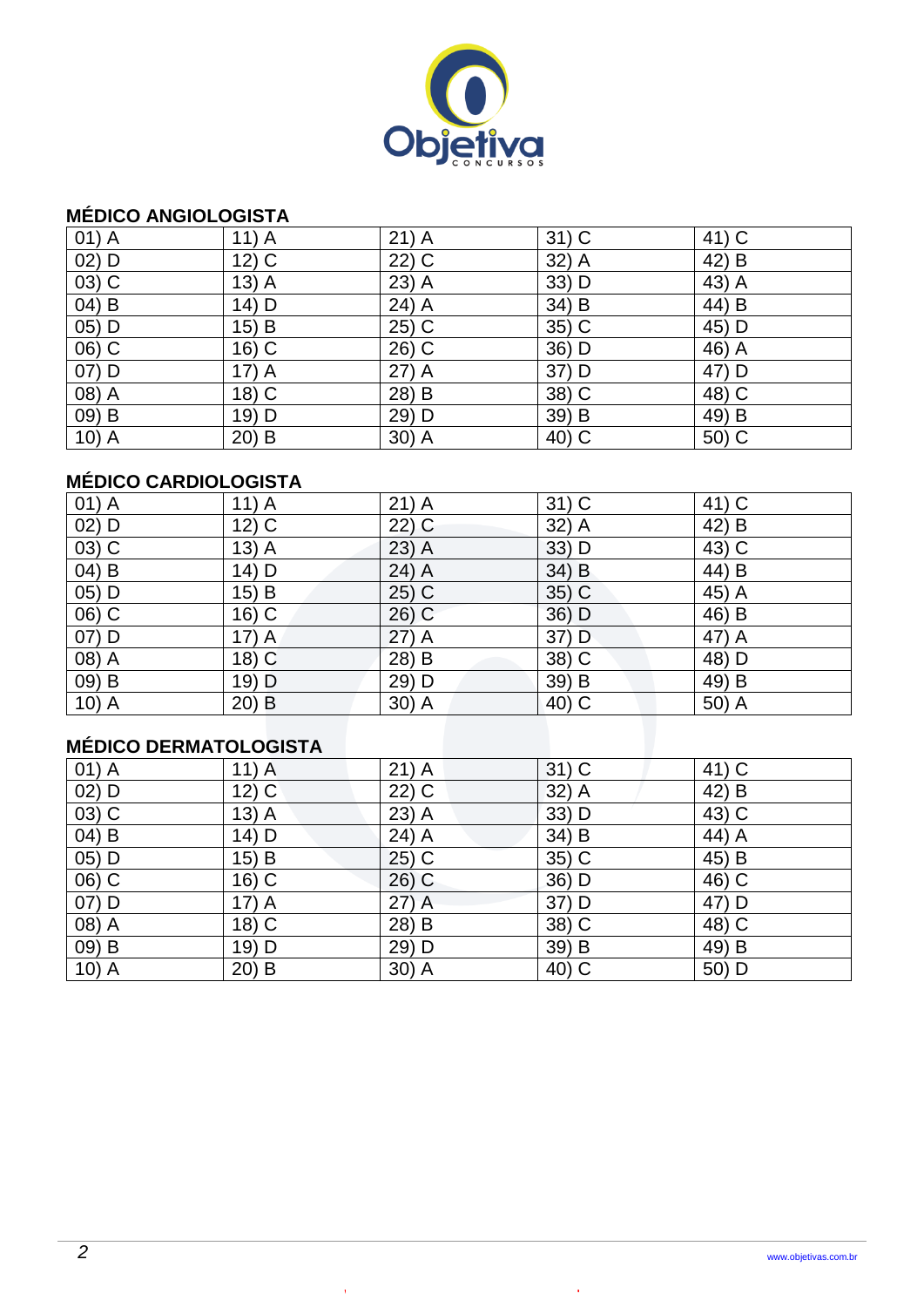

#### **MÉDICO DO TRABALHO**

| $01)$ A            | $11)$ A | $21)$ A | $31)$ C | 41) C |
|--------------------|---------|---------|---------|-------|
| $02)$ D            | $12)$ C | $22)$ C | 32) A   | 42) B |
| $03)$ C            | $13)$ A | $23)$ A | 33) D   | 43) D |
| 04) B              | 14) D   | 24) A   | 34) B   | 44) D |
| 05) D              | $15)$ B | 25) C   | 35) C   | 45) A |
| 06) C              | $16)$ C | 26) C   | 36) D   | 46) C |
| $07)$ D            | $17)$ A | $27)$ A | 37) D   | 47) B |
| 08) A              | $18)$ C | 28) B   | 38) C   | 48) A |
| 09) B              | 19) D   | 29) D   | 39) B   | 49) B |
| 10) $\overline{A}$ | $20)$ B | $30)$ A | 40) C   | 50) C |

### **MÉDICO GASTROENTEROLOGISTA**

| $01)$ A  | $11)$ A            | $21)$ A | $31)$ C  | 41) C              |
|----------|--------------------|---------|----------|--------------------|
| $02)$ D  | 12) $\overline{C}$ | $22)$ C | 32) A    | 42) B              |
| $03)$ C  | $13)$ A            | $23)$ A | $33)$ D  | 43) D              |
| 04) B    | 14) D              | 24) A   | 34) B    | 44) B              |
| 05) D    | $15)$ B            | $25)$ C | 35) C    | 45) B              |
| $(06)$ C | $16)$ C            | $26)$ C | $36)$ D  | 46) D              |
| 07) D    | $17)$ A            | $27)$ A | 37) D    | 47) D              |
| 08) A    | $18)$ C            | 28) B   | 38) C    | 48) $\overline{A}$ |
| $(09)$ B | 19) D              | 29) D   | 39) B    | 49) A              |
| $10)$ A  | $20)$ B            | 30) A   | $(40)$ C | 50) B              |

# **MÉDICO GINECOLOGISTA E OBSTETRA**

| $01)$ A | $11)$ A            | $21)$ A | $31)$ C | 41) C |
|---------|--------------------|---------|---------|-------|
| $02)$ D | $12)$ C            | $22)$ C | $32)$ A | 42) B |
| $03)$ C | $13)$ A            | 23) A   | 33) D   | 43) C |
| 04) B   | $14)$ D            | $24)$ A | 34) B   | 44) C |
| 05) D   | 15) B              | $25)$ C | 35) C   | 45) A |
| 06) C   | $16)$ C            | $26)$ C | 36) D   | 46) D |
| 07) D   | $17)$ A            | 27) A   | 37) D   | 47) D |
| 08) A   | 18) $\overline{C}$ | 28) B   | 38) C   | 48) A |
| 09) B   | 19) D              | 29) D   | 39) B   | 49) C |
| $10)$ A | $20)$ B            | 30) A   | 40) C   | 50) B |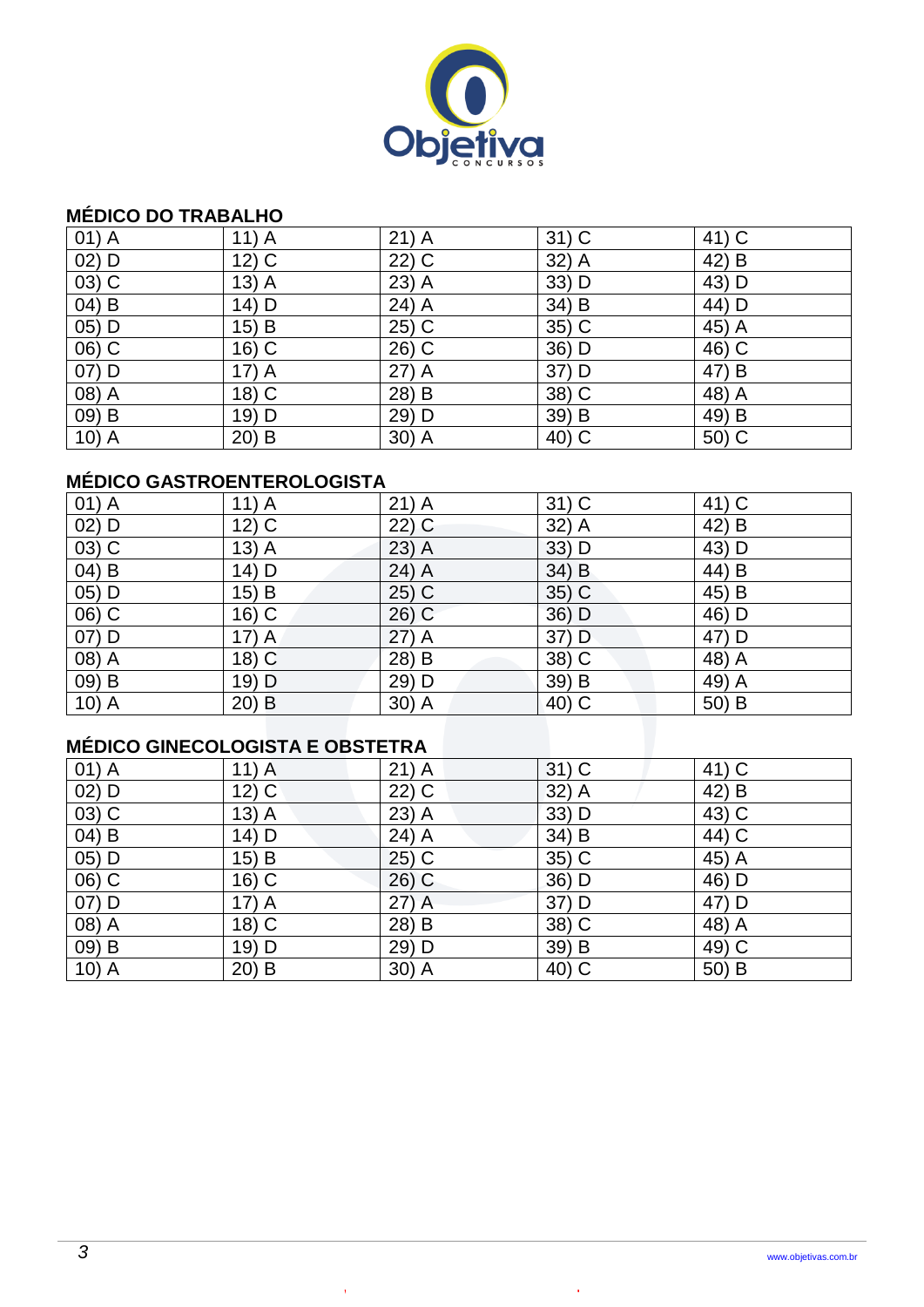

#### **MÉDICO HEMATOLOGISTA E HEMOTERAPEUTA**

| $01)$ A            | $11)$ A  | $21)$ A | $31)$ C | 41) C |
|--------------------|----------|---------|---------|-------|
| $02)$ D            | $12)$ C  | $22)$ C | $32)$ A | 42) B |
| $03)$ C            | $13)$ A  | $23)$ A | 33) D   | 43) D |
| $04)$ B            | 14) D    | 24) A   | 34) B   | 44) A |
| 05) D              | $15)$ B  | 25) C   | 35) C   | 45) C |
| 06) C              | $16)$ C  | 26) C   | 36) D   | 46) D |
| $07)$ D            | $17)$ A  | $27)$ A | 37) D   | 47) A |
| 08) A              | $18)$ C  | 28) B   | 38) C   | 48) C |
| 09) B              | 19) D    | 29) D   | 39) B   | 49) B |
| 10) $\overline{A}$ | 20)<br>B | 30) A   | 40) C   | 50) C |

# **MÉDICO NEFROLOGISTA**

| $01)$ A              | $11)$ A | $21)$ A | $31)$ C  | 41) C |  |
|----------------------|---------|---------|----------|-------|--|
| $02)$ D              | $12)$ C | $22)$ C | 32) A    | 42) B |  |
| $03)$ C              | $13)$ A | $23)$ A | $33)$ D  | 43) A |  |
| $04)$ B              | 14) D   | $24)$ A | $34)$ B  | 44) A |  |
| $05)$ D              | 15) B   | $25)$ C | $35)$ C  | 45) B |  |
| 06) C                | $16)$ C | 26) C   | 36) D    | 46) C |  |
| 07) D                | $17)$ A | $27)$ A | 37) D    | 47) B |  |
| 08) A                | $18)$ C | 28) B   | 38) C    | 48) C |  |
| 09) B                | $19)$ D | 29) D   | 39) B    | 49) D |  |
| $10)$ A              | $20)$ B | $30)$ A | $(40)$ C | 50) D |  |
|                      |         |         |          |       |  |
| MÉDICO NELIDOLOGISTA |         |         |          |       |  |

# **MÉDICO NEUROLOGISTA**

| $01)$ A | $11)$ A            | $21)$ A | $31)$ C | 41) C |
|---------|--------------------|---------|---------|-------|
| $02)$ D | $12)$ C            | $22)$ C | $32)$ A | 42) B |
| $03)$ C | $13)$ A            | 23) A   | 33) D   | 43) B |
| 04) B   | $14)$ D            | $24)$ A | 34) B   | 44) A |
| 05) D   | 15) B              | $25)$ C | 35) C   | 45) D |
| 06) C   | $16)$ C            | $26)$ C | 36) D   | 46) C |
| 07) D   | $17)$ A            | 27) A   | 37) D   | 47) B |
| 08) A   | 18) $\overline{C}$ | 28) B   | 38) C   | 48) C |
| 09) B   | 19) D              | 29) D   | 39) B   | 49) D |
| $10)$ A | $20)$ B            | 30) A   | 40) C   | 50) A |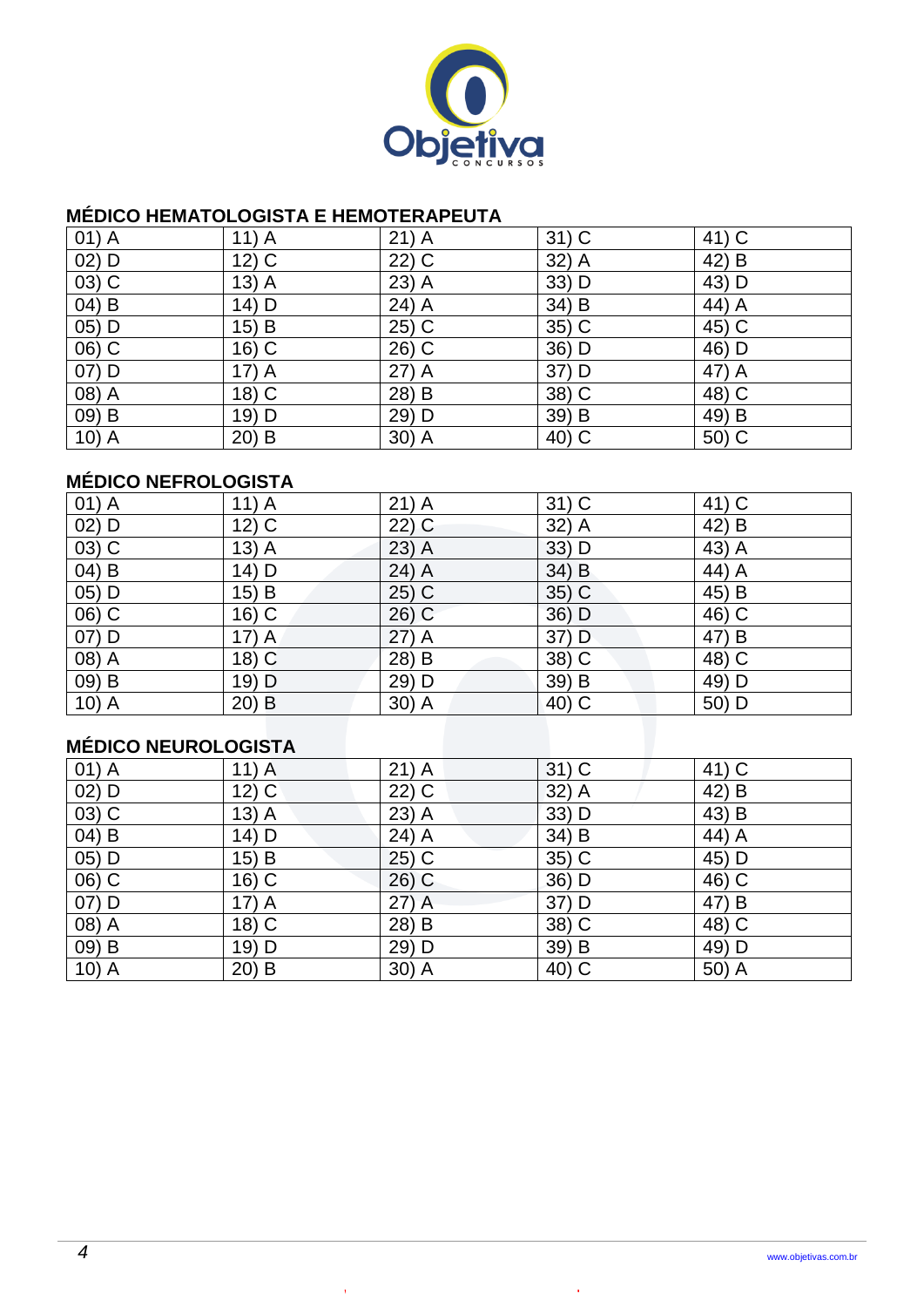

#### **MÉDICO NEUROLOGISTA PEDIÁTRICO**

| $01)$ A            | $11)$ A | $21)$ A | $31)$ C | 41) C |
|--------------------|---------|---------|---------|-------|
| $02)$ D            | $12)$ C | $22)$ C | $32)$ A | 42) B |
| $03)$ C            | $13)$ A | 23) A   | 33) D   | 43) C |
| $04)$ B            | $14)$ D | $24)$ A | 34) B   | 44) B |
| 05) D              | 15) B   | $25)$ C | $35)$ C | 45) D |
| 06) C              | $16)$ C | 26) C   | 36) D   | 46) D |
| $07)$ D            | $17)$ A | $27)$ A | 37) D   | 47) B |
| 08) A              | $18)$ C | 28) B   | 38) C   | 48) A |
| 09) B              | 19) D   | 29) D   | 39) B   | 49) D |
| 10) $\overline{A}$ | $20)$ B | $30)$ A | 40) C   | 50) C |

# **MÉDICO ORTOPEDISTA E TRAUMATOLOGISTA**

| $01)$ A  | $11)$ A | $21)$ A | $31)$ C  | 41) C   |
|----------|---------|---------|----------|---------|
| $02)$ D  | $12)$ C | $22)$ C | 32) A    | 42) B   |
| $03)$ C  | $13)$ A | $23)$ A | $33)$ D  | 43) B   |
| 04) B    | 14) D   | 24) A   | $34)$ B  | 44) D   |
| 05) D    | $15)$ B | $25)$ C | 35) C    | 45) C   |
| 06) C    | 16) C   | $26)$ C | 36) D    | $46)$ A |
| 07) D    | $17)$ A | $27)$ A | 37) D    | 47) A   |
| 08) A    | $18)$ C | 28) B   | 38) C    | 48) B   |
| $(09)$ B | 19) D   | 29) D   | 39) B    | 49) C   |
| $10)$ A  | $20)$ B | 30) A   | $(40)$ C | 50) B   |

# **MÉDICO OTORRINOLARINGOLOGISTA**

| $01)$ A | $11)$ A            | $21)$ A | $31)$ C | 41) C |
|---------|--------------------|---------|---------|-------|
| $02)$ D | $12)$ C            | $22)$ C | $32)$ A | 42) B |
| $03)$ C | $13)$ A            | 23) A   | 33) D   | 43) C |
| 04) B   | $14)$ D            | $24)$ A | 34) B   | 44) B |
| 05) D   | 15) B              | $25)$ C | 35) C   | 45) C |
| 06) C   | $16)$ C            | $26)$ C | 36) D   | 46) D |
| 07) D   | $17)$ A            | 27) A   | 37) D   | 47) A |
| 08) A   | 18) $\overline{C}$ | 28) B   | 38) C   | 48) B |
| 09) B   | 19) D              | 29) D   | 39) B   | 49) D |
| $10)$ A | $20)$ B            | 30) A   | 40) C   | 50) B |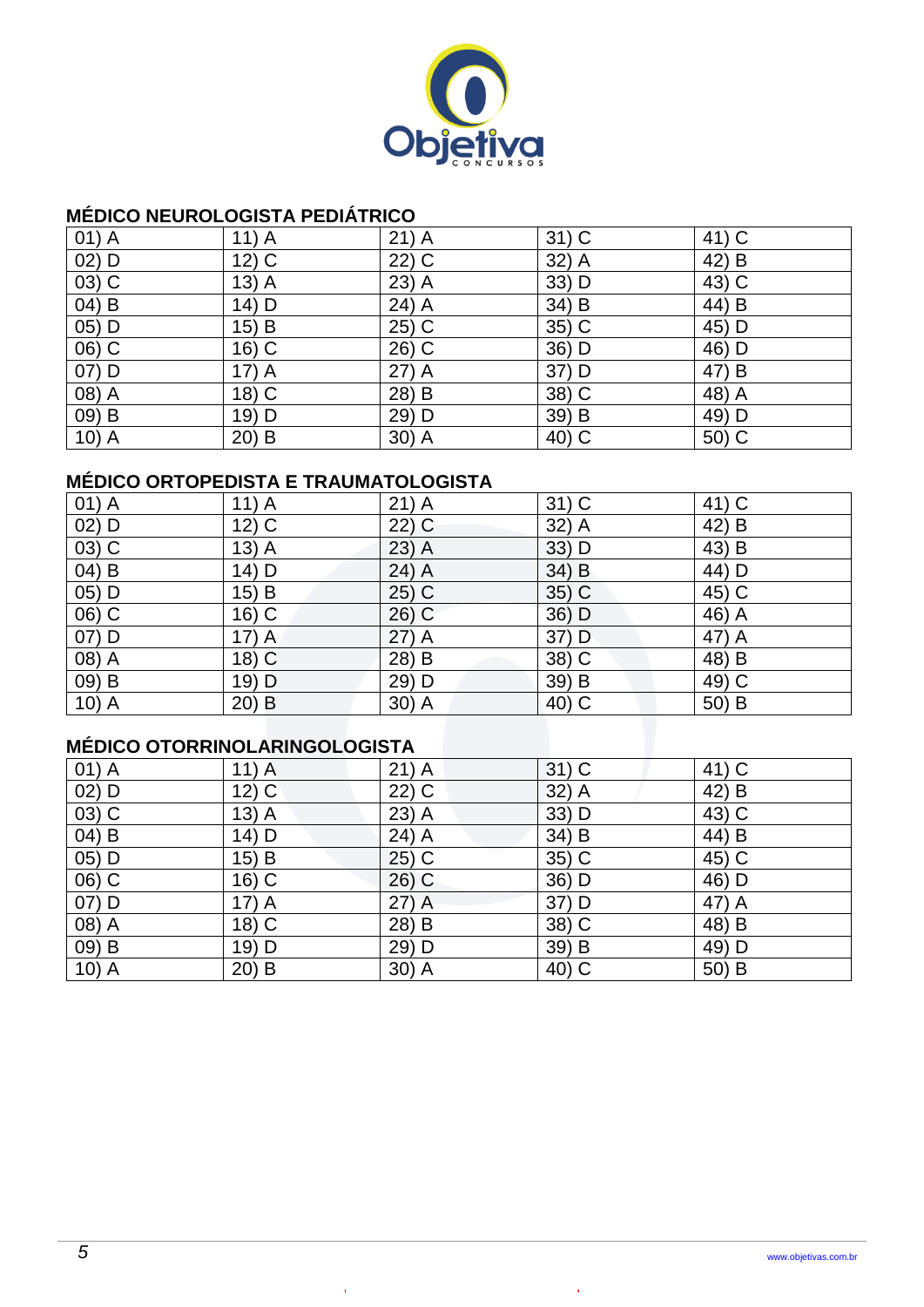

### **MÉDICO PEDIATRA**

| $01)$ A | $11)$ A | $21)$ A | $31)$ C | 41) C |
|---------|---------|---------|---------|-------|
| $02)$ D | $12)$ C | $22)$ C | 32) A   | 42) B |
| $03)$ C | $13)$ A | $23)$ A | 33) D   | 43) C |
| 04) B   | 14) D   | 24) A   | 34) B   | 44) D |
| 05) D   | 15) B   | 25) C   | 35) C   | 45) A |
| 06) C   | $16)$ C | 26) C   | 36) D   | 46) C |
| $07)$ D | $17)$ A | $27)$ A | 37) D   | 47) A |
| 08) A   | $18)$ C | 28) B   | 38) C   | 48) B |
| 09) B   | 19) D   | 29) D   | 39) B   | 49) C |
| $10)$ A | $20)$ B | $30)$ A | 40) C   | 50) D |

# **MÉDICO PNEUMOLOGISTA**

| $01)$ A | $11)$ A | $21)$ A | $31)$ C  | 41) C   |
|---------|---------|---------|----------|---------|
| $02)$ D | $12)$ C | 22) C   | 32) A    | 42) B   |
| $03)$ C | $13)$ A | 23) A   | $33)$ D  | 43) A   |
| 04) B   | 14) D   | 24) A   | 34) B    | 44) C   |
| $05)$ D | 15) B   | $25)$ C | 35) C    | $45)$ D |
| 06) C   | $16)$ C | 26) C   | 36) D    | 46) B   |
| 07) D   | $17)$ A | $27)$ A | 37) D    | 47) D   |
| 08) A   | $18)$ C | 28) B   | 38) C    | 48) C   |
| 09) B   | 19) D   | 29) D   | 39) B    | 49) A   |
| $10)$ A | $20)$ B | 30) A   | $(40)$ C | 50) C   |

# **MÉDICO PSIQUIATRA**

| $01)$ A  | $11)$ A            | $21)$ A                 | $31)$ C | 41) C |
|----------|--------------------|-------------------------|---------|-------|
| $02)$ D  | $12)$ C            | $22)$ C                 | 32) A   | 42) A |
| 03) C    | $13)$ A            | 23) A                   | 33) D   | 43) A |
| $04)$ B  | 14) D              | 24) A                   | 34) B   | 44) C |
| 05) D    | 15) B              | $25)$ C                 | 35) C   | 45) C |
| 06) C    | 16) C              | $26)$ C                 | 36) A   | 46) D |
| 07) D    | $17)$ A            | 27) A                   | 37) C   | 47) D |
| $(08)$ A | 18) $\overline{C}$ | $28\overline{\smash)B}$ | 38) C   | 48) C |
| $(09)$ B | 19) D              | 29) D                   | 39) D   | 49) B |
| $10)$ A  | $20)$ B            | 30) A                   | 40) B   | 50) B |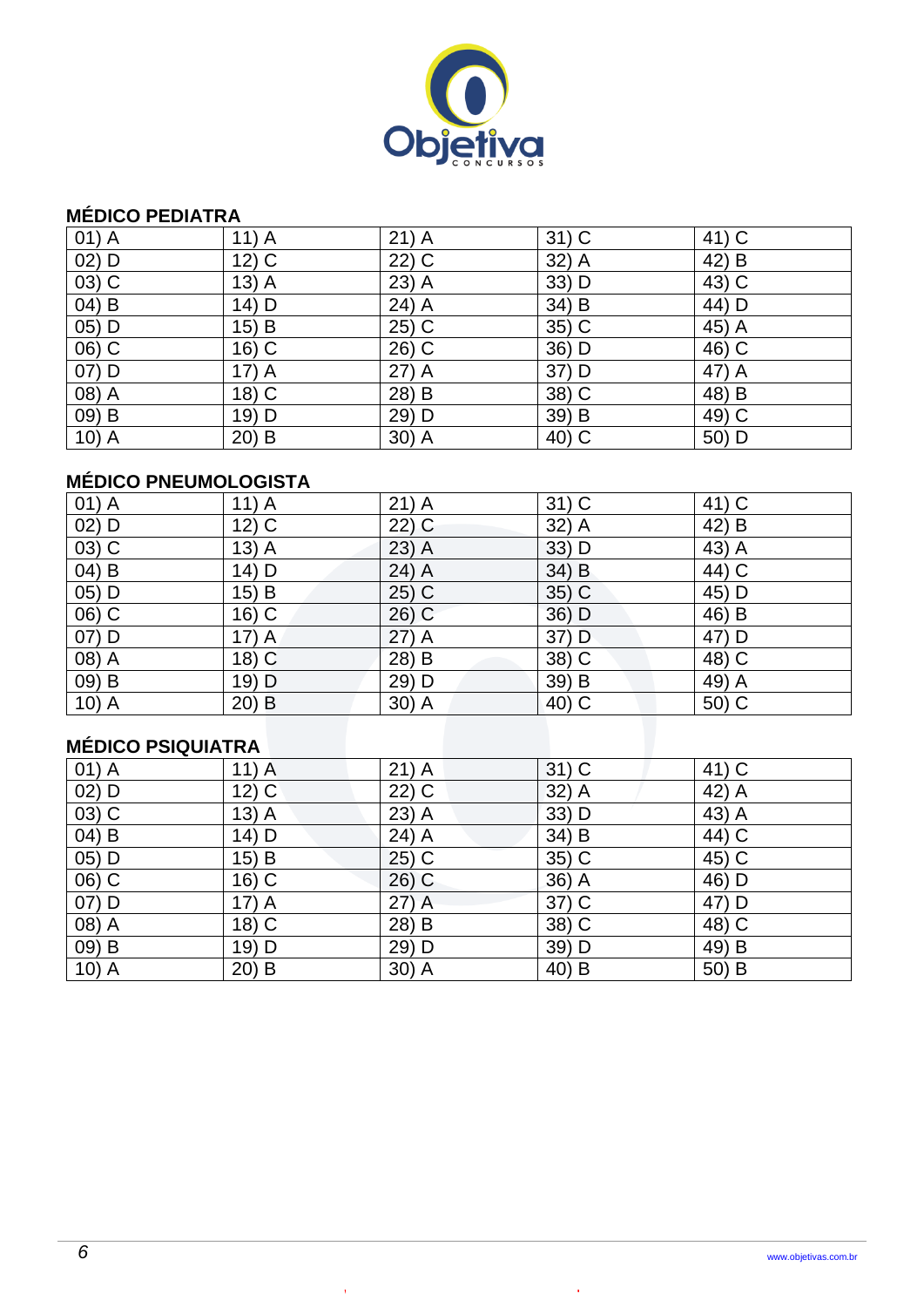

#### **MÉDICO RADIOLOGISTA E DIAGNÓSTICO POR IMAGEM**

| $01)$ A            | $11)$ A  | $21)$ A | $31)$ C | 41) C |
|--------------------|----------|---------|---------|-------|
| $02)$ D            | $12)$ C  | $22)$ C | $32)$ A | 42) B |
| $03)$ C            | $13)$ A  | $23)$ A | 33) D   | 43) D |
| $04)$ B            | 14) D    | 24) A   | 34) B   | 44) B |
| 05) D              | $15)$ B  | 25) C   | 35) C   | 45) A |
| 06) C              | $16)$ C  | 26) C   | 36) D   | 46) A |
| $07)$ D            | $17)$ A  | $27)$ A | 37) D   | 47) D |
| 08) A              | $18)$ C  | 28) B   | 38) C   | 48) A |
| 09) B              | 19) D    | 29) D   | 39) B   | 49) C |
| 10) $\overline{A}$ | 20)<br>B | $30)$ A | 40) C   | 50) D |

### **MÉDICO UROLOGISTA**

| $01)$ A           | $11)$ A | $21)$ A | $31)$ C  | 41) C |  |  |
|-------------------|---------|---------|----------|-------|--|--|
| $02)$ D           | $12)$ C | $22)$ C | 32) A    | 42) B |  |  |
| $03)$ C           | $13)$ A | $23)$ A | $33)$ D  | 43) D |  |  |
| 04) B             | $14)$ D | $24)$ A | $34)$ B  | 44) B |  |  |
| 05) D             | 15) B   | $25)$ C | $35)$ C  | 45) A |  |  |
| 06) C             | $16)$ C | $26)$ C | 36) D    | 46) C |  |  |
| 07) D             | $17)$ A | $27)$ A | 37) D    | 47) A |  |  |
| 08) A             | 18) C   | 28) B   | 38) C    | 48) A |  |  |
| 09) B             | 19) D   | 29) D   | 39) B    | 49) B |  |  |
| $10)$ A           | $20)$ B | $30)$ A | $(40)$ C | 50) D |  |  |
|                   |         |         |          |       |  |  |
| DDAEESSAD NE ADTE |         |         |          |       |  |  |

#### **PROFESSOR DE ARTE**

| $01)$ A            | $11)$ A | $21)$ A | $31)$ D | 41) D |
|--------------------|---------|---------|---------|-------|
| $02)$ D            | $12)$ C | 22) B   | $32)$ C | 42) A |
| $(03)$ C           | $13)$ A | 23) B   | 33) D   | 43) B |
| 04) C              | $14)$ D | 24) C   | 34) D   | 44) B |
| 05) A              | 15) B   | $25)$ B | 35) A   | 45) C |
| 06) C              | $16)$ B | $26)$ C | 36) B   | 46) D |
| $\overline{07)}$ C | $17)$ A | $27)$ A | 37) D   | 47) B |
| 08) B              | $18)$ C | 28) A   | 38) C   | 48) C |
| 09) D              | 19) D   | 29) C   | 39) C   | 49) D |
| $10)$ A            | $20)$ B | 30) A   | 40) A   | 50) C |